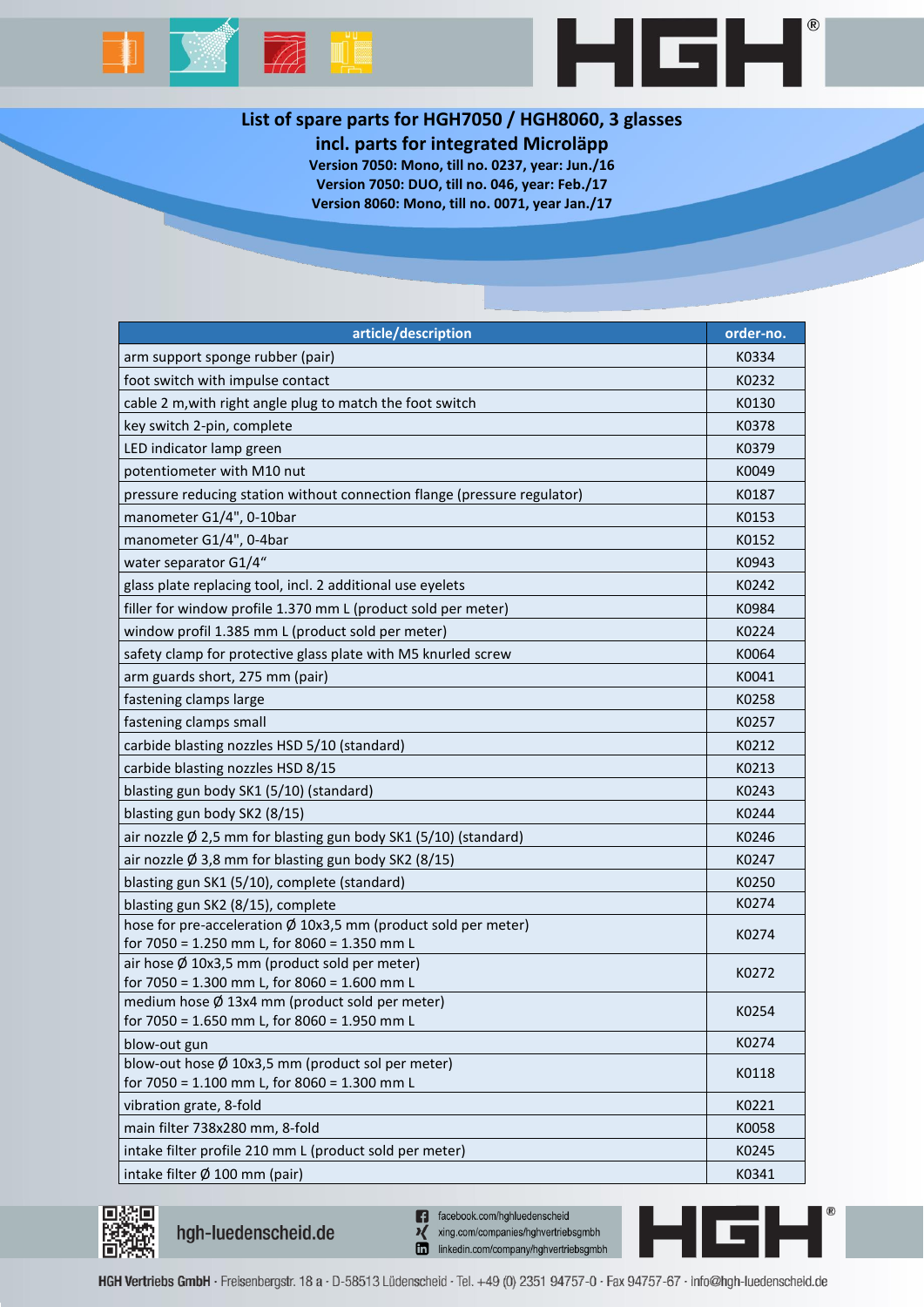



## **List of spare parts for HGH7050 / HGH8060, 3 glasses**

**incl. parts for integrated Microläpp**

**Version 7050: Mono, till no. 0237, year: Jun./16 Version 7050: DUO, till no. 046, year: Feb./17 Version 8060: Mono, till no. 0071, year Jan./17**

| retaining ring for intake filter                                               | K0276       |
|--------------------------------------------------------------------------------|-------------|
| conveyor bucket complete for HGH7050 / for HGH8060                             | K0233       |
| injector nozzle 5 / 10 / 13 for conveyor bucket                                | K0227       |
| conveyor bucket body                                                           | K0226       |
| conveying nozzle 10 / 13 / 20                                                  | K0230       |
| filler for lamp profile, 1.290 mm L (product sold per meter)                   | K0723       |
| lamp profile, 1.330 mm L (product sold per meter)                              | K0235-ESG   |
| lamp glass 605x83x4 mm                                                         | K0203       |
| fluorescent lamp UWL 18/25                                                     | K0383       |
| gas pressure spring 330N (1 pcs.)                                              | K0208       |
| gloves, short, unlined, size 10 (pair)                                         | K0089       |
| sealing tape white (product sold per meter)                                    | K0296       |
| holder for handle piece, Microläpp                                             | K0218-ESG   |
| safety glass 430x280x5 mm, (glass plate outside)                               | K0215-ESG   |
| wear glass 445x295x4 mm (glass plate in the middle)                            | K0255-ESG-1 |
| protective glass plate 460x309x4 mm, incl. gasket (K0639) (glass plate inside) | K0639       |
| gasket for protective glass plate, 1.385 mm L (product sold per meter)         | K0002       |
| outlet cap, grey PE, pipe cap 60 mm                                            | K0039       |
| profile for tamper-opening 580 mm L (pair)                                     | K0139       |
| two-ear hose clamp for outside-Ø 15-17 mm                                      | K0140       |
| two-ear hose clamp for outside-Ø 20-23 mm                                      | K0001       |
| magnet valve G1/4", 230V                                                       | K0200       |
| starter for fluorescent lamp 4-22 watt                                         | K0283       |
| Service-Kit for HGH7050 and HGH8060 Mono, consisting of:                       |             |
| 1 pcs. protective glass plate 460x309x4 mm (K0255-ESG), incl. gasket (K0639)   |             |
| 1 pcs. carbide blasting nozzles HSD 5/10 (K0212)                               | K0727       |
| 1 pair gloves, short, unlined, size 10 (K0208)                                 |             |
| 2 pair intake filter Ø 100 mm (K0245)                                          |             |
| Service-Kit for HGH7050-DUO, consisting of:                                    |             |
| 2 pcs. protective glass plate 460x309x4 mm (K0255-ESG), incl. gasket (K0639)   |             |
| 2 pcs. carbide blasting nozzles HSD 5/10 (K0212)                               | K0734       |
| 2 pair gloves, short, unlined, size 10 (K0208)                                 |             |
| 4 pair intake filter Ø 100 mm (K0245)                                          |             |
|                                                                                |             |



hgh-luedenscheid.de